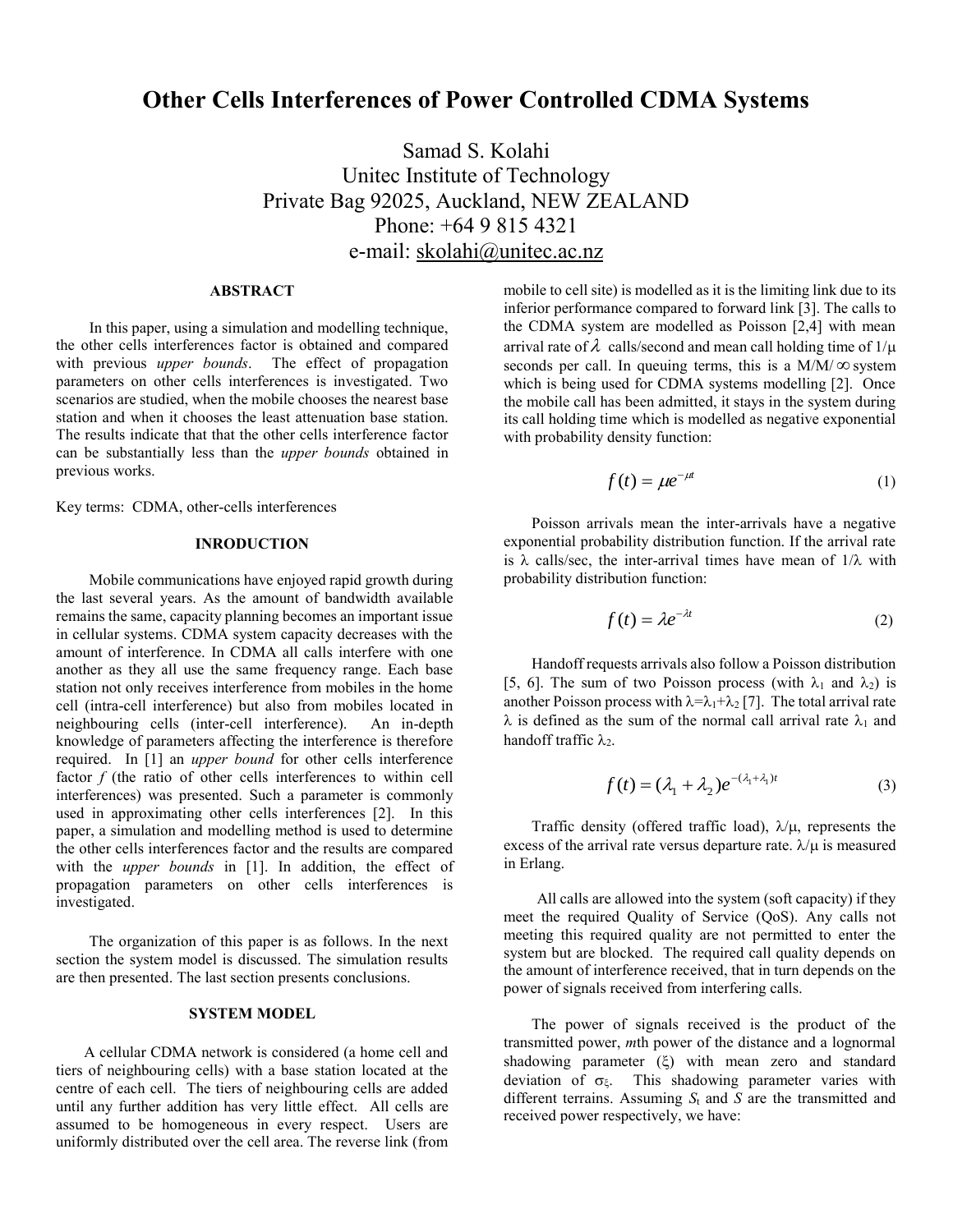$$
S = S_t r^{-m} 10^{\xi/10}
$$
 (4)

The interference from the *j*th mobile in neighbouring cell *i* is expressed as [8]:

$$
(I)_{ij} = S \frac{r_m^m}{10^{\xi_m/10}} \cdot \frac{10^{\xi_0/10}}{r_0^m} \tag{5}
$$

$$
(I/S)_{ij} = (r_m/r_0)^m 10^{\xi_0 - \xi_m/10}
$$
 (6)

where *S* is the received signal strength at home base station, *r<sup>m</sup>* is the random distance to corresponding home cell base station (figure 1),  $r_0$  is the distance to the neighbouring cell,  $\xi_0$  and  $\xi_m$ are lognormal (Gaussian in dB) random variable with zero mean and standard deviation  $\sigma_{\xi}$  representing shadowing parameter in neighbouring and home cell, and *m* is path loss exponent.

Total other cell interference *I*<sup>o</sup> is interference produced by all users who are power controlled by other base stations. Assuming a CDMA system with *M* outer cells and *N* users per cell, the total other user interferences-to-signal ratio *(I/S)<sup>o</sup>* is:

$$
(I/S)_{o} = \sum_{i=1}^{M} \sum_{j=1}^{N} I_{ij} / S \tag{7}
$$

On each arrival of a new call, the total interference is determined. This involves repeatedly generating  $r_m$  between 0 and 1 and uniform random variable  $\theta$  between 0 and  $2\pi$ . Using figure 1,  $r_0$  can be calculated for each user as:

$$
r_0 = \sqrt{\mathbf{r}_m^2 + \mathbf{d}^2 + 2\mathbf{d}\mathbf{r}_m \cos \theta}
$$
 (8)

Using the above equations, the total received power from interfering cells at the home base station is calculated by considering the path loss exponent *m* and shadowing parameter  $\xi_0$ - $\xi_m$ . If independent lognormal variables  $\xi_m$  and  $\xi_0$  have average zero and variance of  $\sigma \xi^2$ ,  $\xi_0$ - $\xi_m$  has mean zero and variance  $2\sigma_{\xi}^2$ . For each interfering call, a lognormal shadowing parameter,  $\xi_0$ - $\xi_m$ , is generated with mean zero and total standard deviation  $\sigma_T = \sigma_g \sqrt{2}$ .

The transmission quality of a CDMA call may then be calculated in terms of the energy per bit over interference spectral density  $E_b/N_0$  [8].

$$
\frac{E_b}{N_0} = \frac{S/R}{I/W} = \frac{S/R}{((N-1)S + I_o + \eta)/W} = \frac{W/R}{(N-1) + (I/S)_o + \eta/S}
$$
(9)



Figure 1*.* Interfering call distance to home cell

 $(I/S)_0$  is the ratio of other cells interference to the received signal strength  $(S)$  at home base station,  $\eta$  is background noise, *W/R* is Processing Gain, *W is* available spread bandwidth, and *R* is data rate.

Taking voice activity into consideration:

$$
\frac{E_b}{N_0} = \frac{W/R}{\alpha (N-1) + \alpha (I/S)_o + \eta / S} \quad (10)
$$

On each call arrival  $E_b/N_0$  *is* determined (7,10) to decide if the call is accepted to the system or is blocked. If the required call quality of  $E_b/N_0 \geq 5.012$  (7dB), or *BER*<10<sup>-3</sup>, is not achieved, the call is blocked. Other parameter values were W/R=125,  $\alpha$ =0.375 (voice activity parameter),  $\lambda/\mu$ =21 Erlang, S/n=-1dB (the received signal power to background noise), and *m*=4.

#### **SIMULATION RESULTS**

The simulation is performed for one million arrivals and on each arrival, the other cells interferences factor is determined using equations (6,7,11). These values are then averaged over the simulation period. Note that the value of *S* (power received at base station assuming perfect power control) is not required when calculating the ratio.

$$
f = \frac{\alpha I_o}{\alpha (N-1)S} = \frac{(I/S)_o}{(N-1)}
$$
(11)

The simulation results are obtained for two scenarios: (a) when the home cell is the closest cell; (b) when the home cell is the cell that provides the least attenuation [8]:

$$
(r_m/r_0)^m 10^{\xi_0 - \xi_m / 10} \le 1 \tag{12}
$$

Tables 1 and 2 show relative other cells interference factors. Nc=1 signifies that the mobile chooses the closest cell while the Nc=2 signifies that the mobile chooses the least attenuation of two base stations as the home cell. The results are compared to the *upper bound* analytical results given in [1]. This paper's results appear to be smoother than in [1] where changing total shadowing from 10 to 12 has changed *f* from 6.23 to 20 while our simulation model indicated change of 2.28 to 4.14.